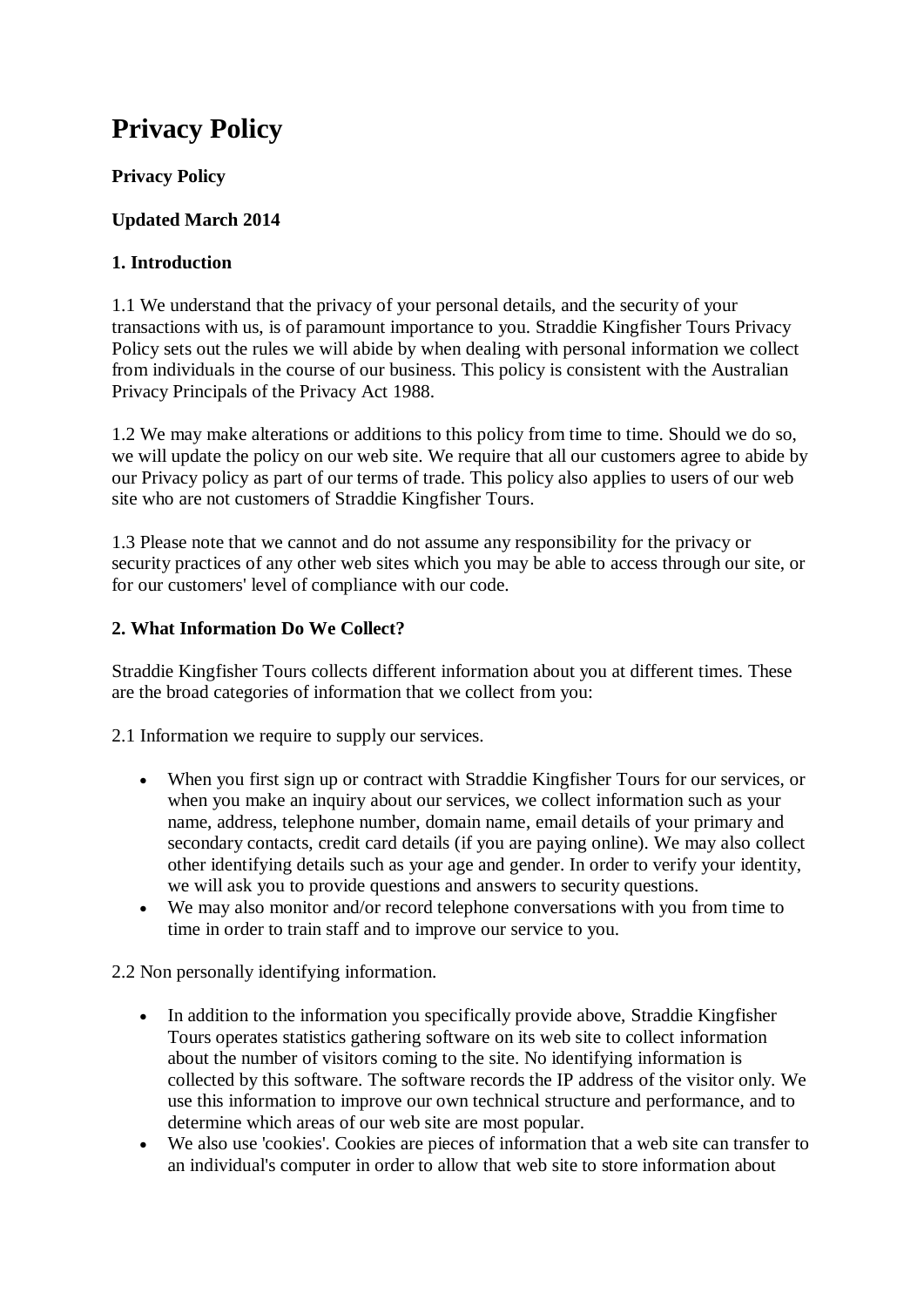user preferences. We use cookies to provide information on our product offerings through content networks across the internet, to track your interaction with our website and to personalise your experience on our website. The cookies expire once the visitor leaves our web site. It is possible to adjust your Internet browser to refuse cookies, but you may find that this reduces the functionality of this site.

2.3 Other demographic information.

If you respond voluntarily to our surveys or other interactive communications, we collect the responses and use the information to improve the quality and range of Straddie Kingfisher Tours products and services.

#### **3. How Do We Use Personal Information We Have Collected?**

3.1 We collect and use your personal information to operate our web site and deliver our services to you. We will use your personal information to provide you with: sales and technical support, billing and credit control, product upgrades and information, renewal notices, maintenance notices, system changes and other functions relevant to your services with us.

3.2 When you contract with Straddie Kingfisher Tours for our services or make enquiries of our services, you will be requested to provide your consent to us to send promotional material to you. You may stop the delivery or "opt out" of future promotional email from Straddie Kingfisher Tours by following the specific instructions in the email you receive. These instructions will tell you how to remove your name from our promotional email list.

3.3 We may use your personal information to:

- contact you in relation to upgrading your use of our services, special offers (from us, or on behalf of third parties), with newsletters, surveys, and individual service audits, or in response to any expression of interest we may receive from you in relation to our products and services;
- identify the source of new customers to Straddie Kingfisher Tours;
- monitor and address complaints, other feedback, and to resolve disputes;
- in the case of credit cards, to bill you for services;
- in the case of ABNs, to verify your identity;
- maintain a technical and account history of your dealings with us, and to re-establish your account with us where you rejoin as a customer within a reasonable time after having terminated your account;
- comply with our reporting and other obligations to third party suppliers.

3.4 We will treat all information we collect from you as strictly confidential. Straddie Kingfisher Tours does not rent or lease its customer lists to third parties. We will not reveal, disclose, sell, distribute, rent, licence, share or pass onto any third party (other than those who are contracted or supply services to Straddie Kingfisher Tours including of spam filter operators) any personal information that you may have provided to us unless we have your express consent to do so, other than in the circumstances set out in the next paragraph.

3.5 We will disclose your personal information, without notice or your consent, only: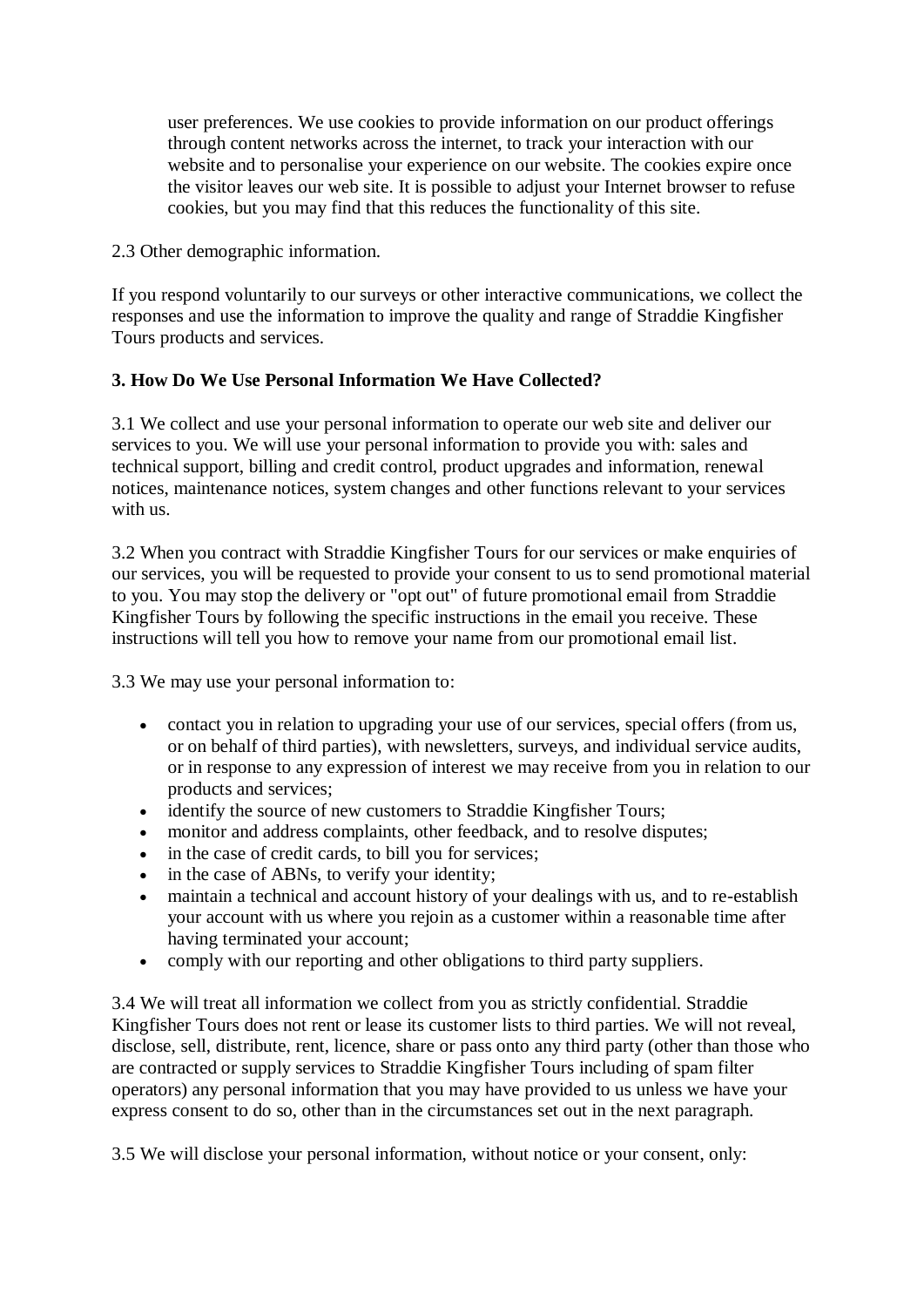- if we are required to do so by law or in the good faith belief that such action is necessary to conform with the laws, applicable code of conduct or legal process served on us in relation to our business or web site;
- to protect and defend the rights or property of Straddie Kingfisher Tours;
- if we consider it necessary to do so in order to enforce or apply the terms of any of our agreements with you;
- to contractors providing licensed collections services, credit card payment processing and who comply with our privacy and security policies;
- if we sell our business or part of it; and
- in extreme circumstances, to protect the personal safety of users of Straddie Kingfisher Tours services, its web site, our staff or the public.

## **4. Disclosure of your information to third parties**

We may supply your personal information to third parties to perform services on our behalf such as:

• the distribution of marketing information to you (except where you have chosen to opt out of receiving this information from us).

Our relationships with such third party service providers are governed by our contracts with them. Those service contracts contain privacy and confidentiality provisions which are consistent with the Australian Privacy Law obligations.

## **5. Security**

5.1 Straddie Kingfisher Tours has implemented security features in our database to protect your personal information from unauthorised access. We maintain our servers in a controlled, secured environment. Only staff who need to have access to your personal information in order to perform their job function are authorised to access the database. Constant changes to the Internet and technology mean that we cannot guarantee that data transmission will be 100% secure, or safe from attack by unauthorised intruders.

5.2 In order to protect the security of personal information transmitted to Straddie Kingfisher Tours online, our web servers support the use of the Secure Socket Layer (SSL) Protocol where appropriate. Using this protocol, information transferred between our systems is encrypted.

#### **6. Other Disclosure By You**

6.1 You might provide personal information through your participation in chat sessions, email exchanges or newsgroups accessed via our web sites, or another service provided by Straddie Kingfisher Tours. This information is public and immediately available to anyone who has access to such a site; it is not private. Straddie Kingfisher Tours urges you to enter only information that you are comfortable to share with the public at large in this public domain.

6.2 You should never reveal your password to third parties. If you lose control of your password, you may lose control over your personal information and may be liable for actions taken on your behalf by third parties using your password and/or personal information.